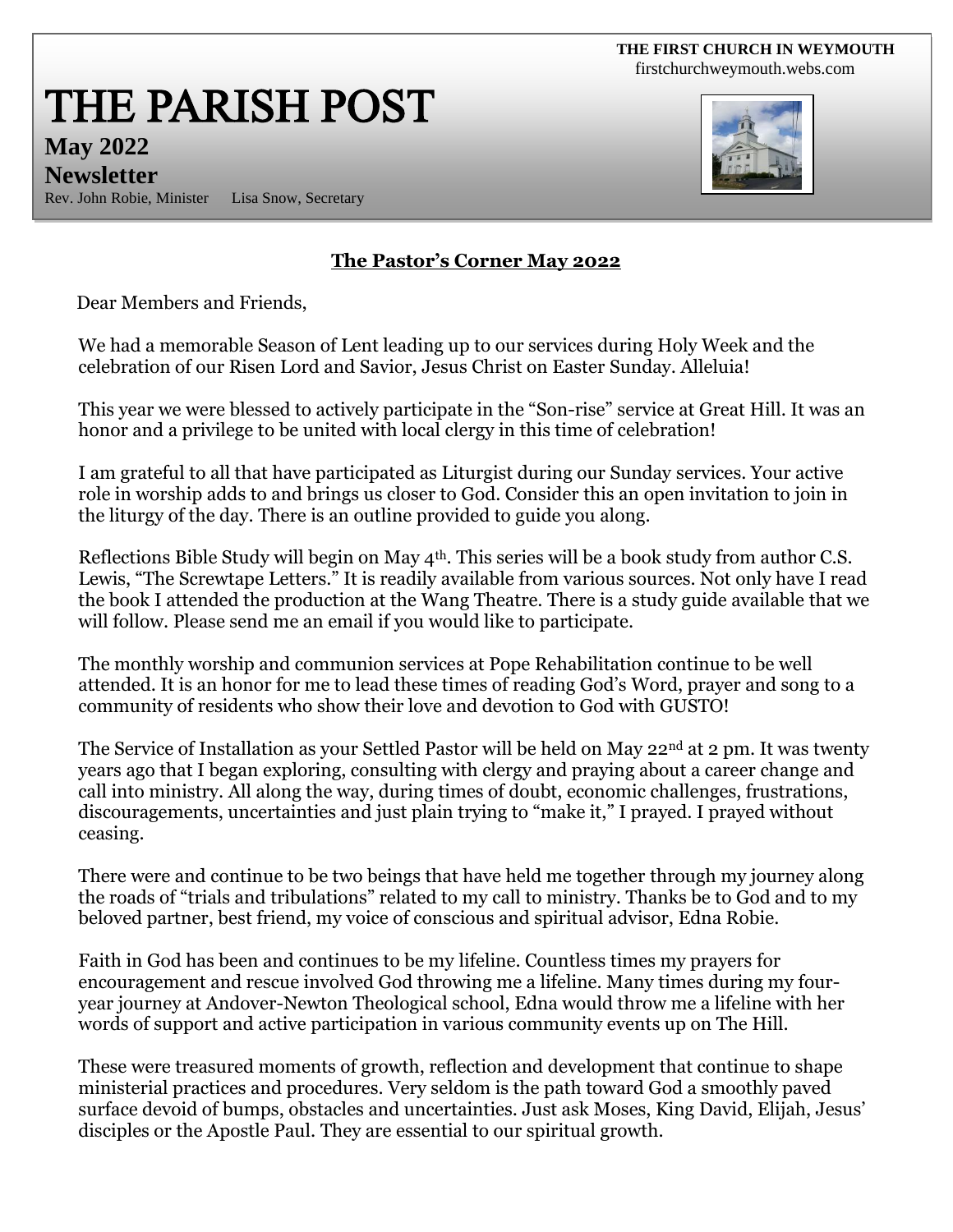

Frank Erickson, George Couper, Win Simmons, Becky Palmisano,Chris Lento, Judii M., Sandy Nilsson, Rachel Dunn, Arlene Reyenger, Jean Shea, David Joyce, Pat Arlington, Greta Cofield, Tucket Gibson, Caroline Deneen, Elaine Richards, Chris Lazzaro, Patrick Murphy, Ann Dee, Joan McCusker, John J., Rich Medina, Jean Tyson, Frederick Pepe, Carolyn Ryan, Irving Goldberg, Judy Hanlon, The family of Dianne Siedenspinner

#### **Pastor John Robie - e-mail: pastorfcw@gmail.com, Cell: 781-426-6477**

John's office hours**:** Tue - Thurs 9am-1pm Available for appointments & visitations upon request

#### **New Office E-mail** (for Lisa)

**Lisa's e-mail:** [office11fcw@gmail.com](mailto:office11fcw@gmail.com) **Office Hours -** Lisa's hours: Monday- Friday 10am-2pm

#### **May**

**Deacons** Don & Janet Trudeau (Elaine Pepe & Ralph Fergason will fill in May 1 &21) **Flowers** 1 - Communion 8- June Simmons 15- Angela Service 22- Open 29- Open **Counters** 1 – Dick Sharp 8- David Llewelyn 15- Mary Obey 22- Anita Sharp 29- Fred Bonk **Coffee Hour Volunteers** 1 - Open 8- Open 15- Open 22- Open 29- Open

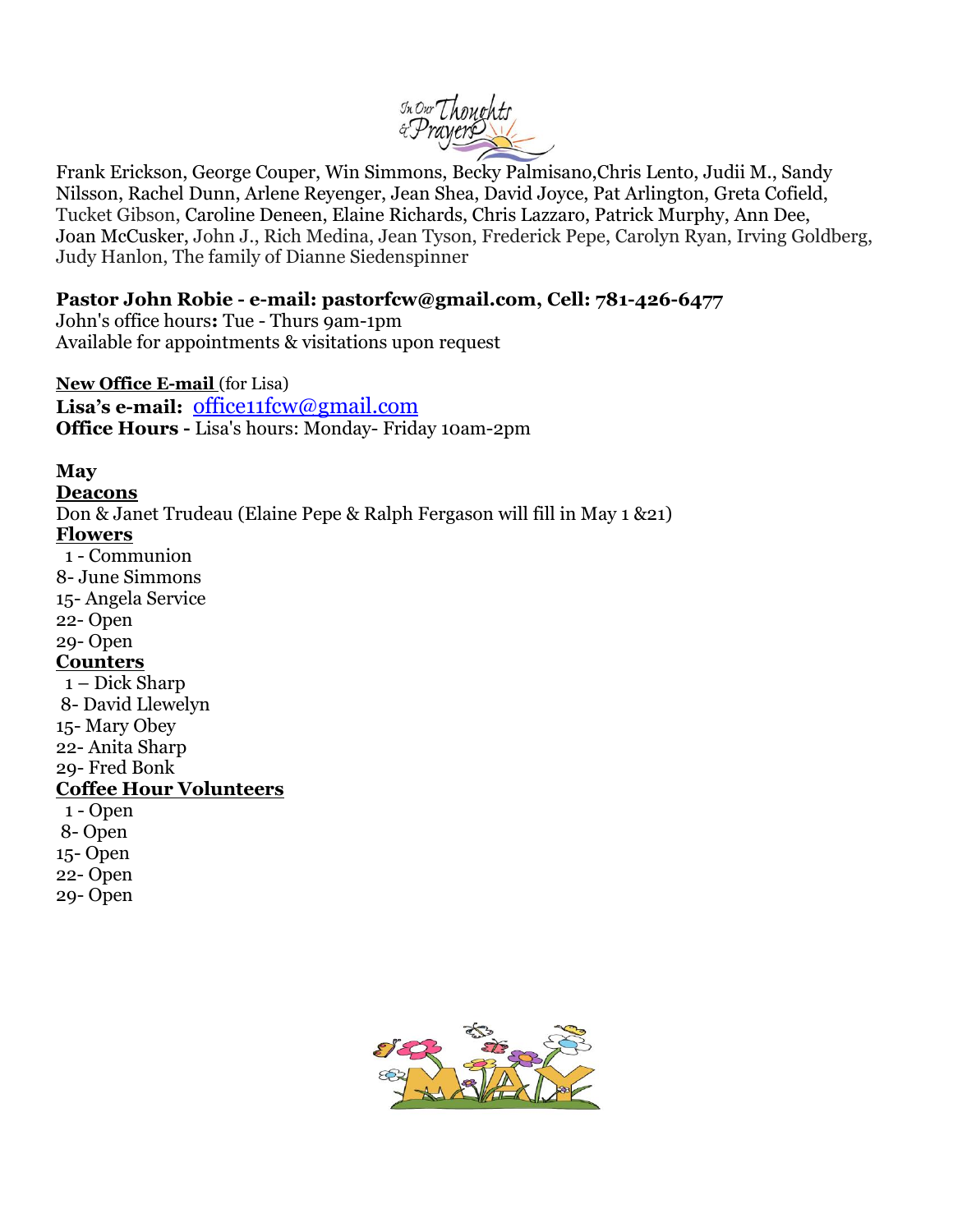## **Church Council**

We held our April Church Council session in person and via Zoom with twelve in attendance. We plan to continue in this way through the Spring and all are invited to attend on the second Tuesday of the month at 7:30PM. We continue to have a good turnout and active discussions in our meetings.

We continue to have a busy Spring at First Church! We look forward to celebrating the Installation of our 30th Settled Pastor, The Reverend John A Robie, on Sunday, May 22 at 2PM. This will be a very exciting day and we hope that you all will be able to attend! Wednesdays, starting May 4th, we will hold Reflections Bible study via Zoom at 10am. Mother's Day Brunch with everyone invited will be on Saturday, May 7th, at 2PM in the large hall. Please email reservations to the Church Office. On Thursday, May 12, at 7pm we will host a Abigail Adams Historical lecture at the Church. Children's Sunday cookout will be on June 12, and we are already talking about a Fall Fair and rummage sale with the dates to be announced.

Our Church Council is made up of the Chairs of each of our standing Committees listed below and is a place to align and share in the scheduled activities of our Church. If you are interested in becoming involved in any of these committees, please reach out to the Chair. Deacons on Duty: Diaconate Chair Ray Bean: Trustees Chair Janet Trudeau/Marcia Stoddard: CE Co-Chairs Dick Sharp: Finance Chair Dorothy Pflaumer: Missions & Outreach Chair Ralph Fergason: Publicity Chair David Llewelyn: Moderator

I appreciate the work that all of our members do throughout the year in support of our Church and our Church activities! God Bless our Church Family and we pray that everyone remains safe and healthy.

Respectfully submitted, David Llewelyn Moderator, First Church in Weymouth

#### **Christian Education Committee**

Update on Nursey/Sunday School room remodel. The room has been painted and new flooring installed. The CE committee is looking into furnishing for the room.

Church Cookout

An All-Church cookout was discussed and decided on as an activity our committee will manage. We will need to recruit volunteers to transport grills to and from the church and to do the grilling. Annis and Marcia will do the shopping. A date of June 12, 2022 was agreed on. The congregation will be invited to bring side dishes in disposable/take-home dishes. The Committee will do individual packaging of potato chips.

Sunday School: The second week of each month we will have a Sunday school. May 8- Mother's Day project - Mrs. Lisa Snow June 12- All Church cookout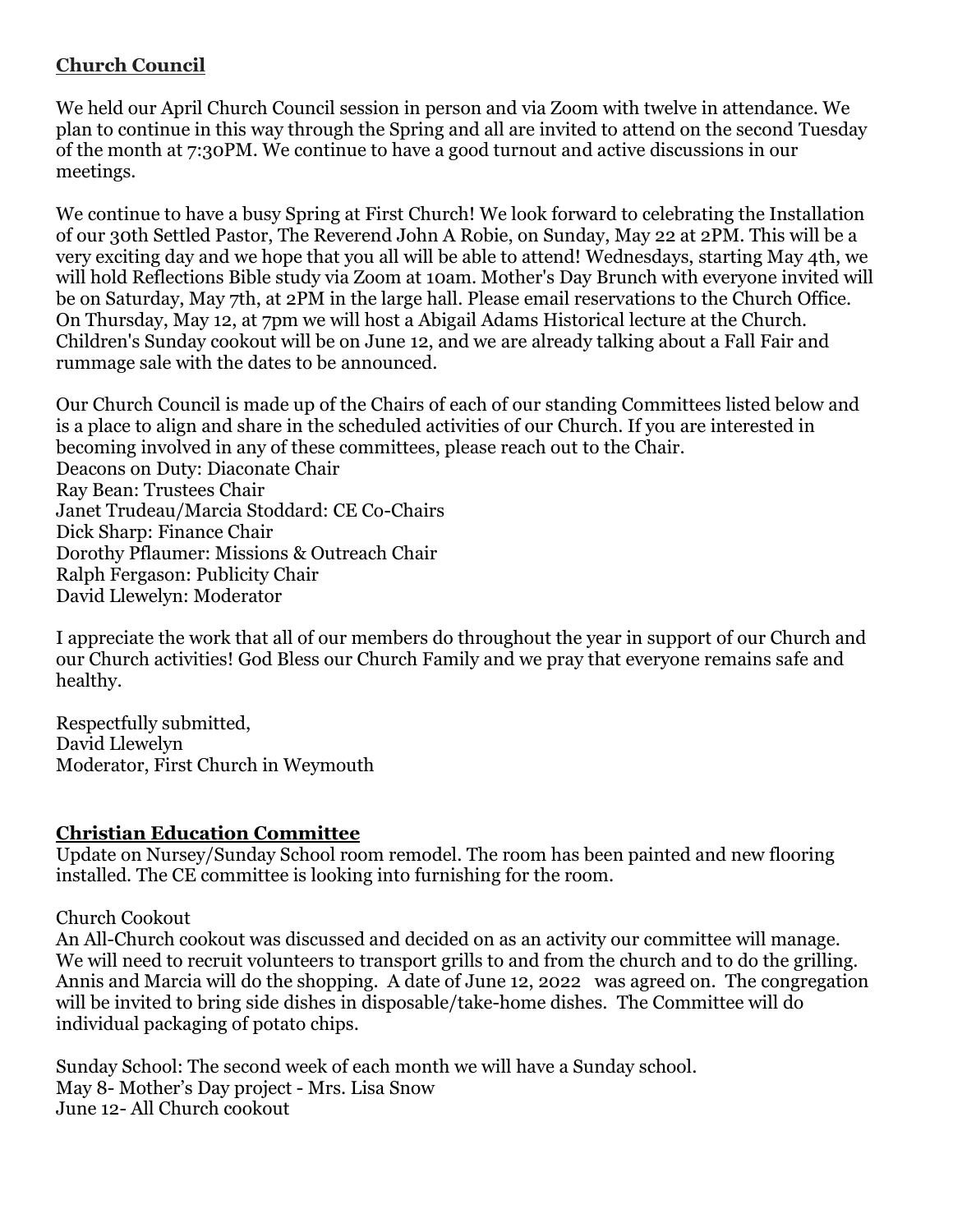#### **Diaconate**

Happy May First Church members and friends! What a delightful Easter Sunday and Lenten Season we have enjoyed here at FCW. The Easter season goes right up until Pentecost, so the celebrations continue.

The Diaconate was busy at the April meeting. Although much of the time was spent on the Holy week activities that many of you enjoyed, we also had some other business.

On Saturday, May 7, 2022, there will be a family dinner served by Don Trudeau and the kitchen crew. This is a family event so please make your reservations through Lisa Snow in the office.

A sub committee was formed for the purpose of planning the Installation for our pastor, Rev. John Robie. That will take place on Sunday, May 22, 2022, at 2PM in our sanctuary. There will be a collation following the service.

The Diaconate voted to update the prayer list every 2 months. The Diaconate can then decide who should remain on the list.

We will have a New Member Sunday on June 12, 2022. Anyone interested in becoming a member please speak to Pastor John.

The Prayer Shawl ministry is still alive and well. Anyone in need of a prayer shawl should contact the office or Annis Remsen.

There you have it! We all hope you enjoy the upcoming events and the coming of spring. Next month, Janet and Don Trudeau will be your Deacons on Duty. Blessing to you all in this time of joy and renewal, ~June and Mark Simmons Diaconate Chairs April 2022

#### **Coffee Hour**

We would like to encourage all those who have ceramic mugs at the church to resume using them during coffee hour. If you do not have your own mug at the church and would like to bring one, we encourage you to do so, they are stored in the cabinet for use each week.

Please remember that you are responsible to wash out your own coffee cup each week, this is not part of the responsibility of coffee hour volunteers.

Coffee Hour volunteers wanted, if you are interested in volunteering, please sin up on the sheet near the kitchen door. If you don't want to sign up to volunteer but would like to help in another way, we ask that you consider signing up just to bring the milk, cream & juice. Any questions please see Lisa or Rob Snow. \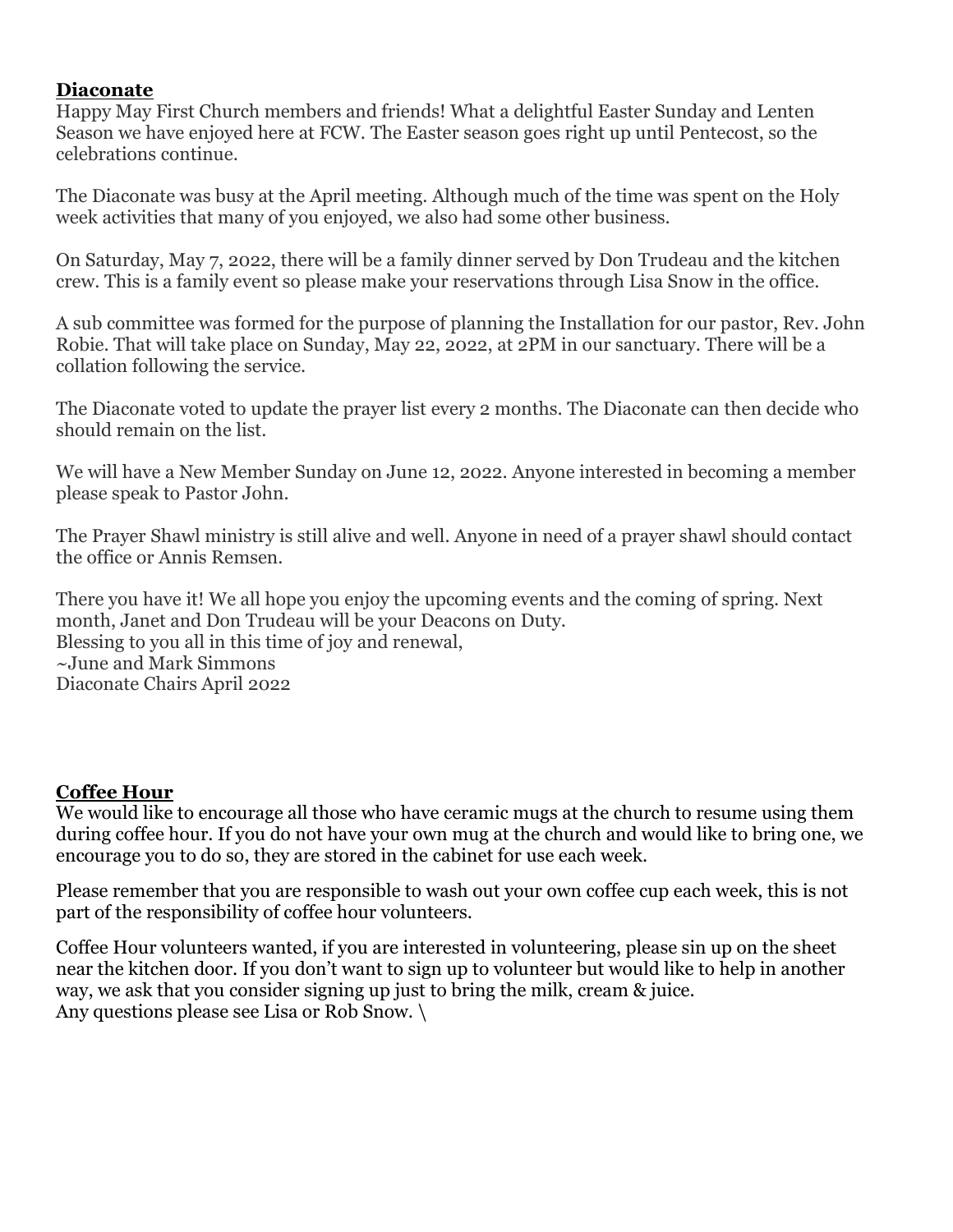

# **Save the Date Saturday, May 7, 2022** First Church "Remember the Ladies"

We invite the women of First Church to join us for the Remember the Ladies celebration on May 7, in the large hall at 2pm. We invite you to bring your family with you to enjoy this special day. We will serve a meal, dessert and have entertainment for your enjoyment. Details to come.

**Registration is required**: Please call Lisa in the church office 781-335-1686 or Email- office11fcw@gmail.com no later than Wednesday, May 4, 2022

## **Sponsors Wanted**

Becky Palmisano & Chris Lento plan to represent First Church again this year Sat., June 11th in the Walk for Hospice at Weymouth High School. You can sponsor them online  $\omega$  South Shore Health. org/walk or write check payable to: South Shore Health Foundation (First Church Walk Team on the memo line). Any questions call Becky Palmisano 781-337-1763 & Mail to: Becky Palmisano 90 Phillips St.

Weymouth, MA 02188

# **First Church Scholarship**

If you are interested in receiving the First Church Scholarship, write a letter with the name of the school you will attend as well as what you are studying and a short biography. Letters must be received no later than May 10, 2022

**Mail letters to:** Scholarship Committee

 C/O Mr. Wayne Keith 70 Fieldstone Lane, E. Weymouth, MA 02189

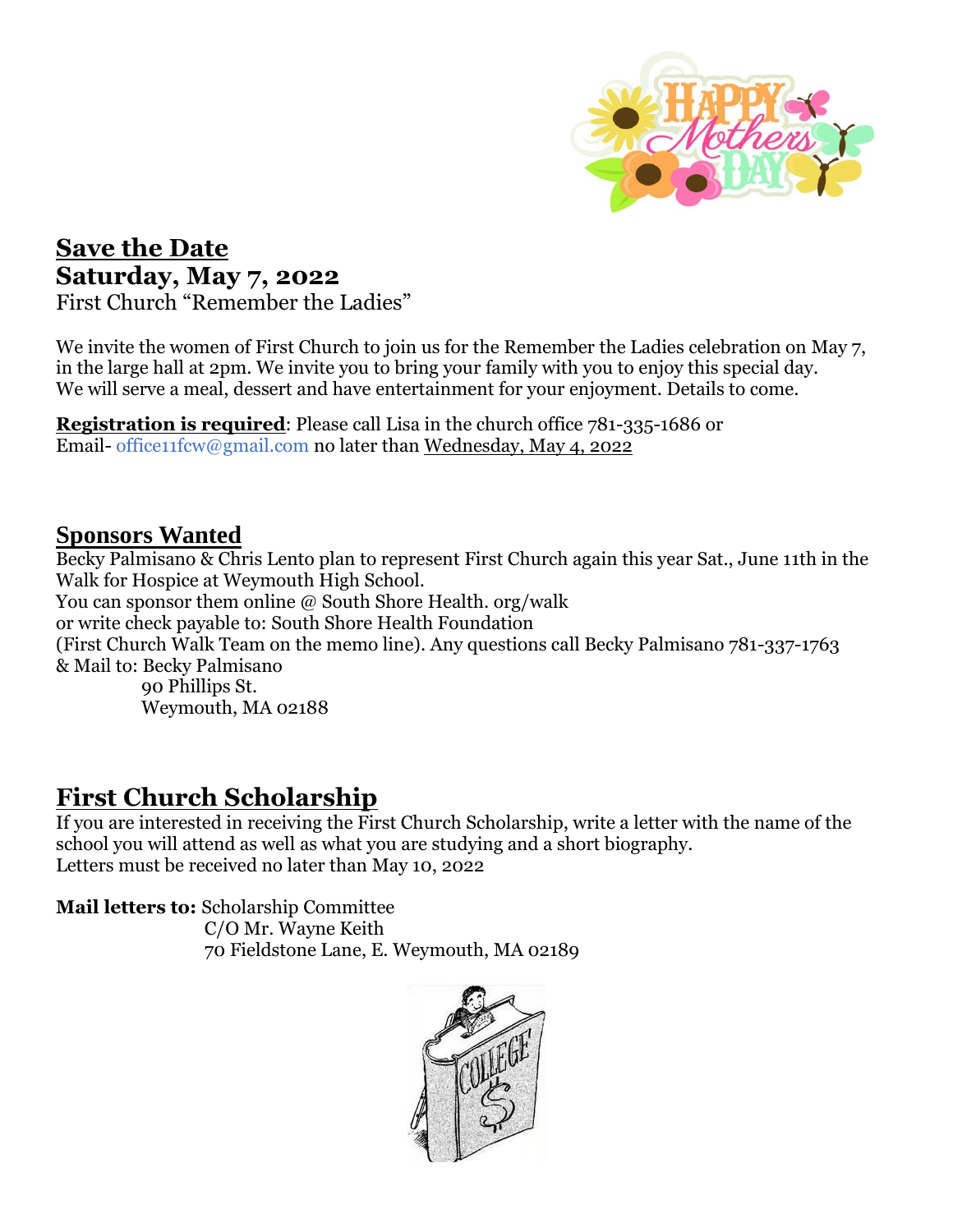

*The members of The First Church in Weymouth Cordially invite you to* 

# **Service of Installation**

*for*

# **Rev. John A. Robie**

*as the 30th Settled Pastor of our congregation*

*Sunday May 22, 2022, at 2:00pm*

*The First Church in Weymouth 17 Church St. Weymouth, MA 02189*

# Reception Immediately following in the Large Hall

*Please RSVP to the church office* [office11fcw@gmail.com](mailto:office11fcw@gmail.com)

*Your presence is appreciated as we celebrate the future ministry of our church under the leadership of our new pastor.*